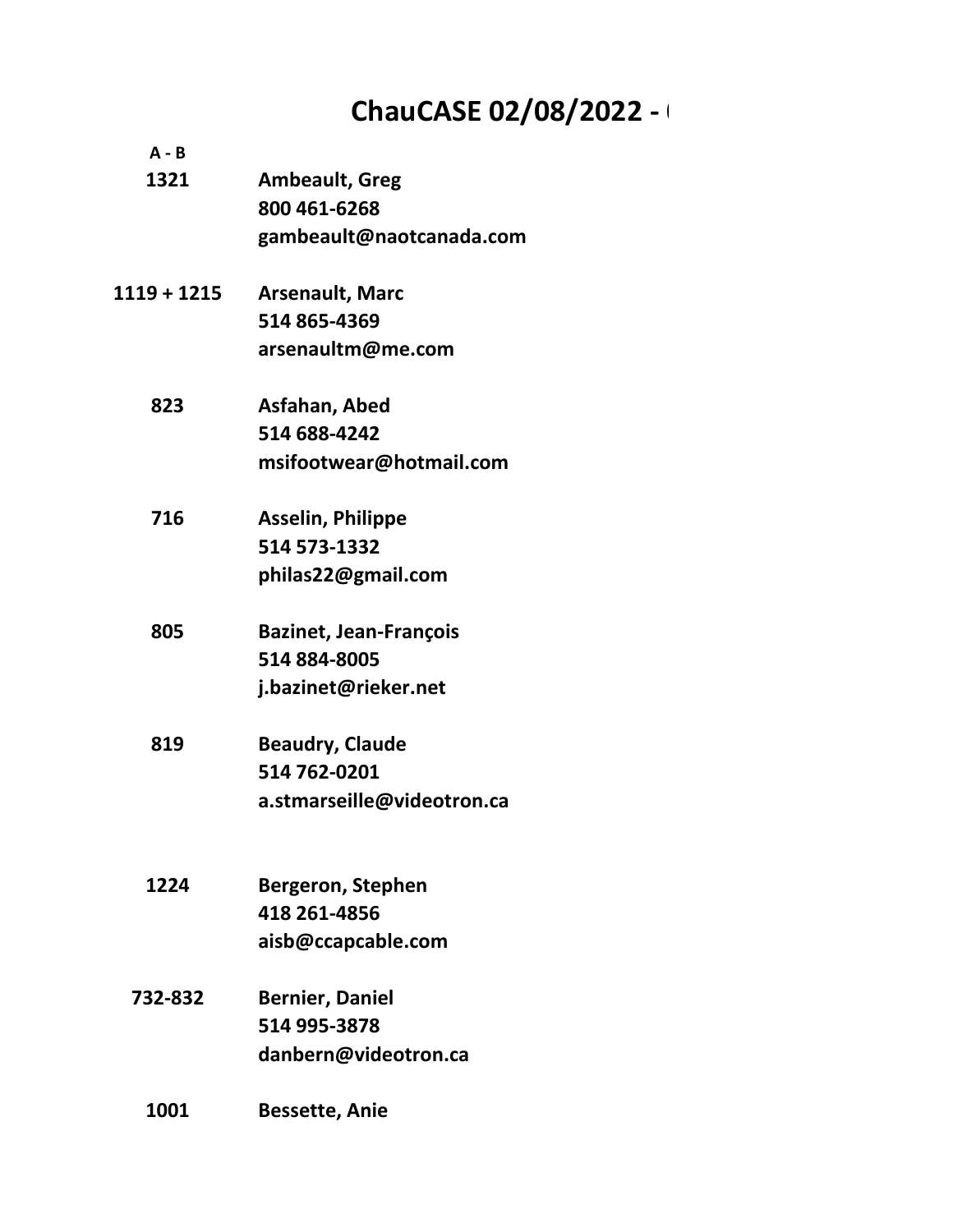|                 | 514 887-9348                      |
|-----------------|-----------------------------------|
|                 | s.a.marketing@hotmail.com         |
|                 |                                   |
| 1109, 13, 14    | <b>Blanchette, Émilie</b>         |
|                 | 438 324-0019                      |
|                 | emilie.blanchette-ns@skechers.com |
| 1119            | <b>Black, Michael</b>             |
|                 | 647 403-0839                      |
|                 | michael@blacktiemarketing.net     |
| $B - C$         |                                   |
| Kiosque - Booth |                                   |
| 1119            | <b>Boily, Marie-Claude</b>        |
|                 | 514 659-7787                      |
|                 | mc@marieclaudeboily.com           |
| 905             | Bosco, Jim                        |
|                 | 905 335-9951                      |
|                 | jim@bosandco.com                  |
| 1032            | <b>Brassard, Marie-Josée</b>      |
|                 | 418 805-5412                      |
|                 | mariej.brassard@gmail.com         |
| 705             | Campeau, Jacinthe                 |
|                 | 438 988-9415                      |
|                 | jacinthe.campeau@clarks.com       |
| 1223            | <b>Cannon, Rick</b>               |
|                 | 418 446-1434                      |
|                 | rwcannon@videotron.ca             |
| 1221            | <b>Caouette, Pierrette</b>        |
|                 | 514 771-8370                      |
|                 | pierrette.caouette@bugattigrp.com |
| 615             | <b>Charlesbois, Marc</b>          |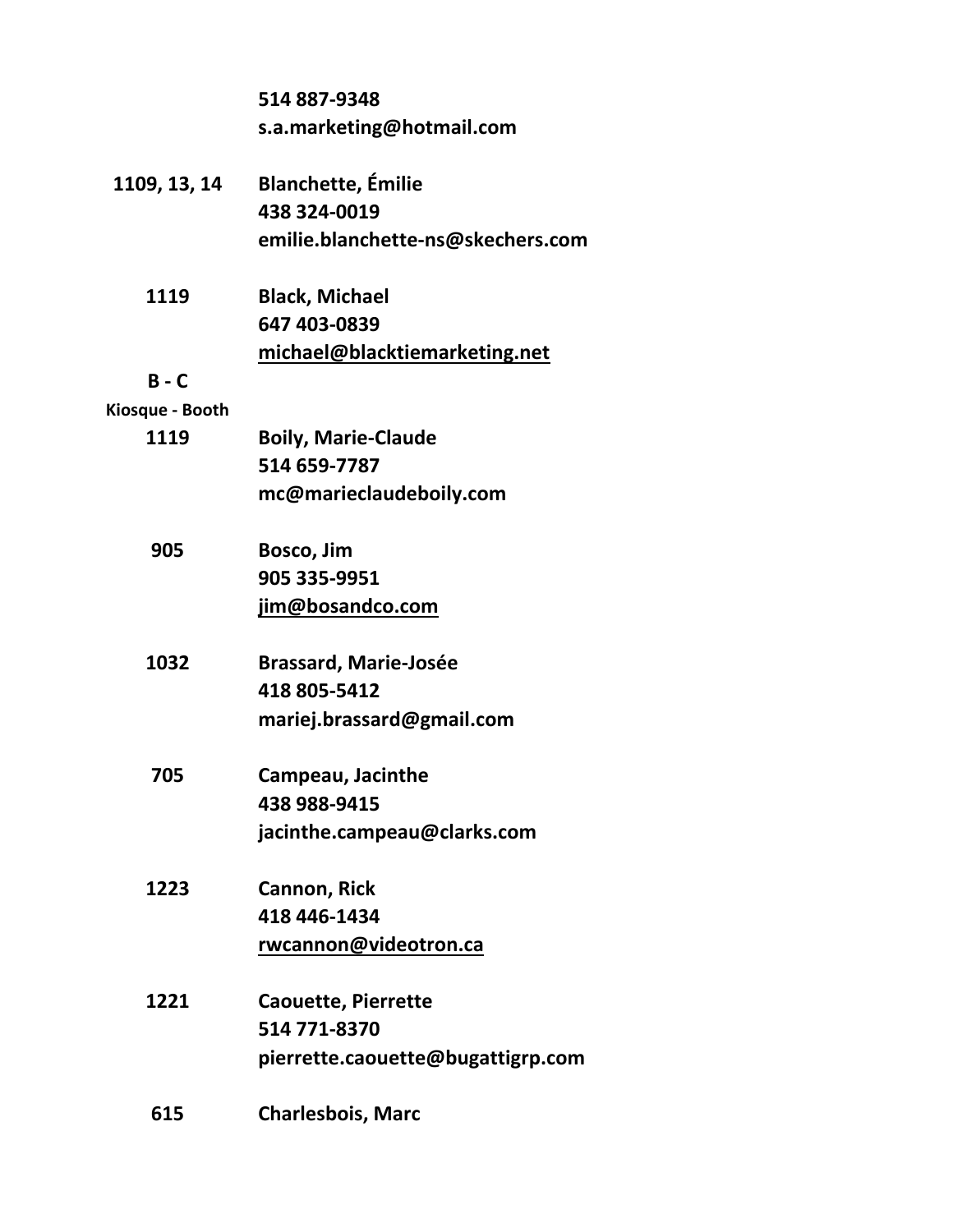|                 | 514 777-3418<br>marc.impact@outlook.com |
|-----------------|-----------------------------------------|
|                 |                                         |
| 630             | Cinquinta, Emilio                       |
|                 | 514 893-3317                            |
|                 | criale50@gmail.com                      |
| $C - D$         |                                         |
| Kiosque - Booth |                                         |
|                 | 1001-1101-1201 Colagiacomo, Liana       |
|                 | 514 325-9363                            |
|                 | liana@ferragiacomo.com                  |
|                 | 1001-1101-1201 Colagiacomo, Luca        |
|                 | 514 325-9363                            |
|                 | luca@ferragiacomo.com                   |
| 610             | <b>Cuffaro, Mathew</b>                  |
|                 | 514 272-1919                            |
|                 | mathewc@papillonintl.com                |
| 732             | D'Amico, Robert                         |
|                 | 514 893-3479                            |
|                 | agencedamico@gmail.com                  |
|                 |                                         |
| 905             | <b>D'Entremont, Richard</b>             |
|                 | 514 923-9953                            |
|                 | shoeguy@sympatico.ca                    |
| 1224            | <b>Desroches, Steve</b>                 |
|                 | 418 802-1408                            |
|                 | stevedesroches1@gmail.com               |
|                 |                                         |

**606 Devlin, Joseph 647 394-1316 [jdev@ecco.com](mailto:jdev@ecco.com)**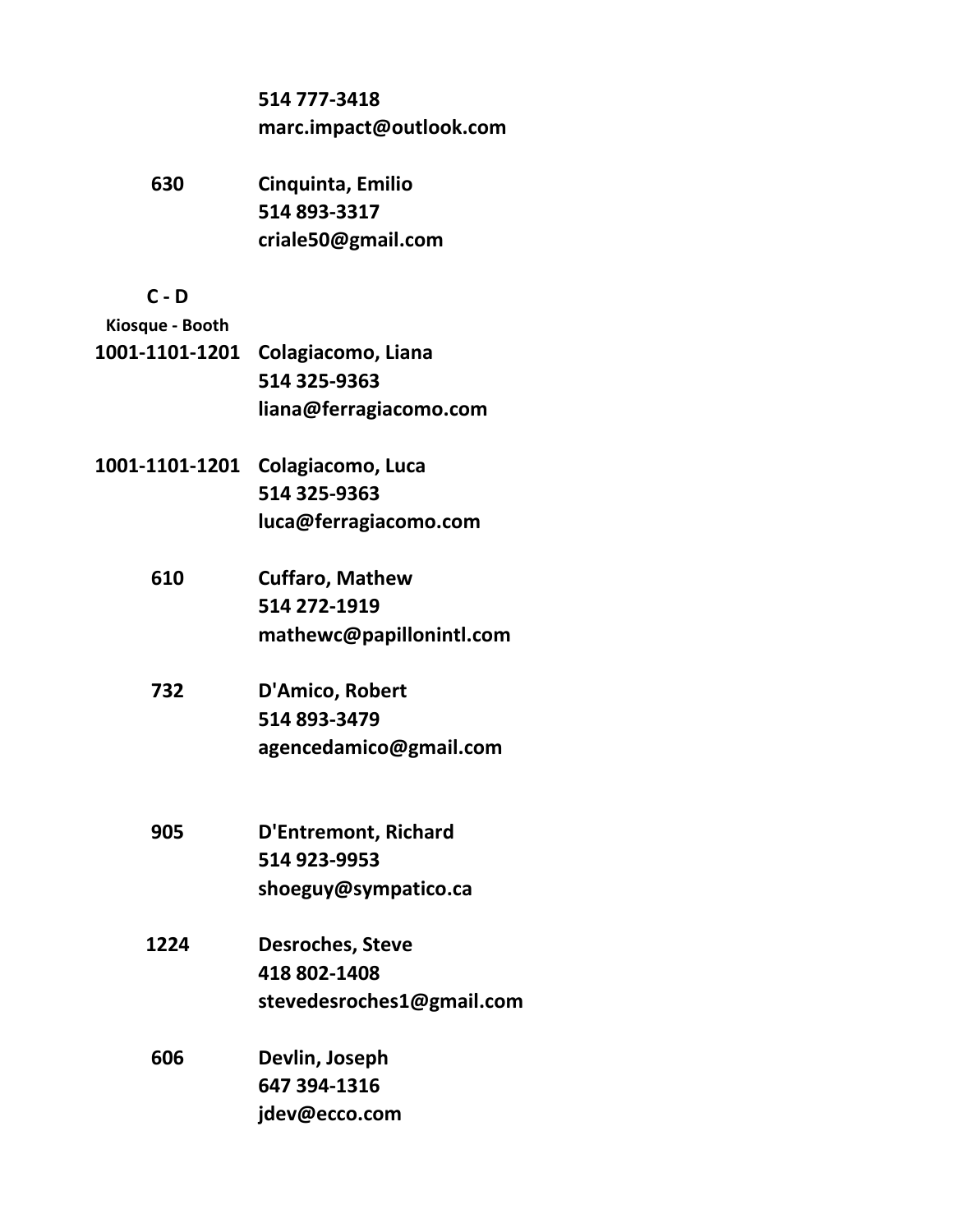| 705             | Deziel, Serge                |
|-----------------|------------------------------|
|                 | 514 449-7373                 |
|                 | serge.deziel@clarks.com      |
| 1008            | <b>Dimitian, Toros</b>       |
|                 | 514 867-4614                 |
|                 | toros.dimitian@colehaan.com  |
| $D \ldots F$    |                              |
| Kiosque - Booth |                              |
| 1110            | Dubé, Marie-Chantale         |
|                 | 418 572-5669                 |
|                 | mc@martinofootwear.com       |
| 606             | <b>Dussault, Marie-Josée</b> |
|                 | 514 984-0928                 |
|                 | mjd@ecco.com                 |
| 701             | <b>Esculier, Marc-André</b>  |
|                 | 514 971-6272                 |
|                 | mesculier@gmail.com          |
| 801             | Farid, Kaveh                 |
|                 | 514 585-2191                 |
|                 | kaveh.farid@indeka.com       |
| 924             | Ferreira, Joaquim            |
|                 | 514 652-7721                 |
|                 | joequimf@gmail.com           |
| 1209            | Fionda, Lora                 |
|                 | 514 322-2282                 |
|                 | lora@modamondo.ca            |
| 618             | Fortin, Jonathan             |
|                 | 514 834-0438                 |
|                 | jonathan@casitasfootwear.com |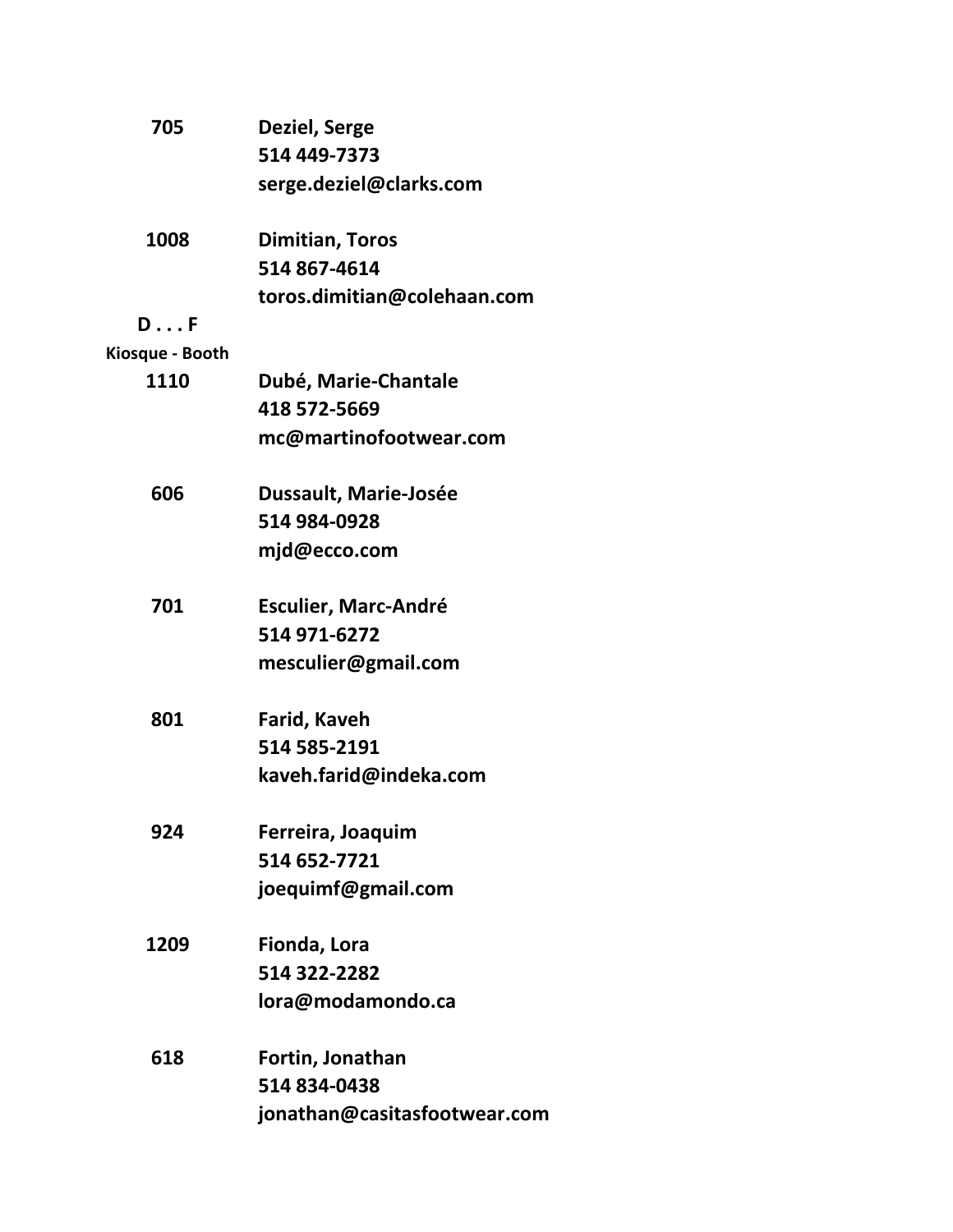# **F - G - H**

**Kiosque - Booth**

| 1032            | <b>Fortin, Marie-Pierre</b> |
|-----------------|-----------------------------|
|                 | 418 554-9368                |
|                 | infomi@maryimport.com       |
| 1324            | Gauthier, Ann               |
|                 | 418 573-2727                |
|                 | anngauthier@me.com          |
| 1325-1330       | <b>Georgacoulias, Nick</b>  |
|                 | 579 934-1588                |
|                 | nick@agencemarini.ca        |
| 1209            | Guaragna, Angelo            |
|                 | 514 322-2282 - 514 577-7747 |
|                 | angelo@modamondo.ca         |
| Kiosque - Booth |                             |
| 824             | Guay, jean-Louis            |
|                 | 819 362-5295                |
|                 | jeanlouisguay@outlook.com   |
| 1001,1101,1201  | <b>Guerriero, Marissa</b>   |
|                 | 514 325-9363                |
|                 | marissa@ferragiacomo.com    |
| 811             | Harris, Zach                |
|                 | 514 653-0294                |
|                 | zach@trendm.com             |
| <b>J-K-L</b>    |                             |
| 1019            | Jetté, François             |
|                 | 514 894-9669                |
|                 | fjette@aximiser.com         |
| 705             | Joannette, Crystel          |
|                 | 514 891-9003                |
|                 |                             |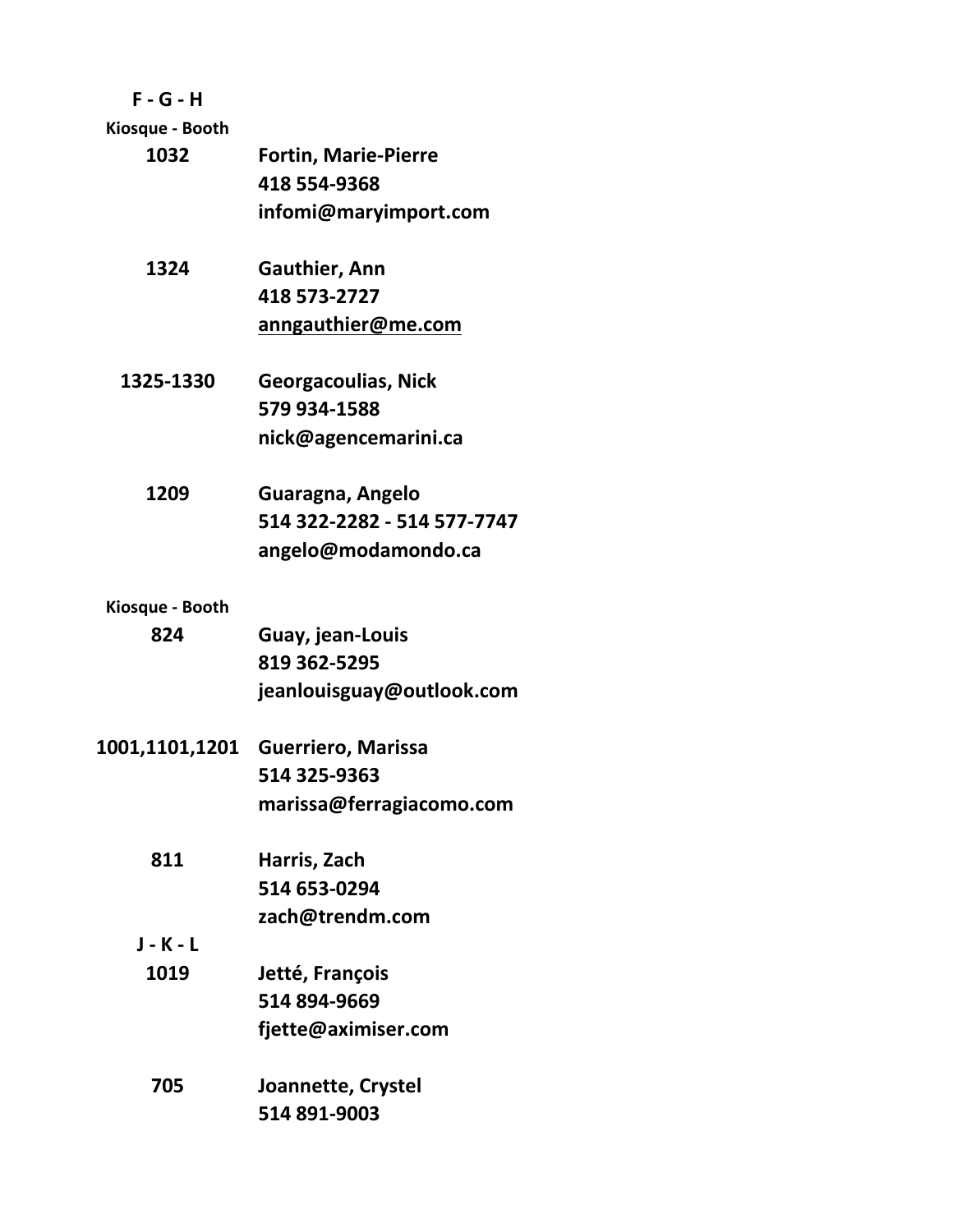|                 | crystel.joannette@clarks.com |
|-----------------|------------------------------|
| 923             | Knapp, Alain                 |
|                 | 514 594-9881                 |
|                 | knapper@videotron.ca         |
| 723             | Kruhliy, Viktoria            |
|                 | 514 705-0378                 |
|                 | vkruhliy@hotmail.com         |
| Kiosque - Booth |                              |
| 1023            | Labrecque, Myriam            |
|                 | 418 623-4151                 |
|                 | myriam@porto-fino.ca         |
| 1206            | Lambert, Marc                |
|                 | 905 399-7535                 |
|                 | mlambert@aetrex.com          |
| 719             | Larivière, Jacques           |
|                 | 514 983-9610                 |
|                 | ajlchaussure@gmail.com       |
| $L - M$         |                              |
| 1023            | Leclerc, Jean-François       |
|                 | 418 906-7440                 |
|                 | jeff@porto-fino.ca           |
| 1228            | Lemieux, Denis               |
|                 | 418 554-8003                 |
|                 | lemieuxdenis9@gmail.com      |
| 1123            | Lessard, Sylvie              |
|                 | 514 516-0787                 |
|                 | sylvielessard14@gmail.com    |
| 1210            | Lévesque, Annick             |
|                 | 514 961-7410                 |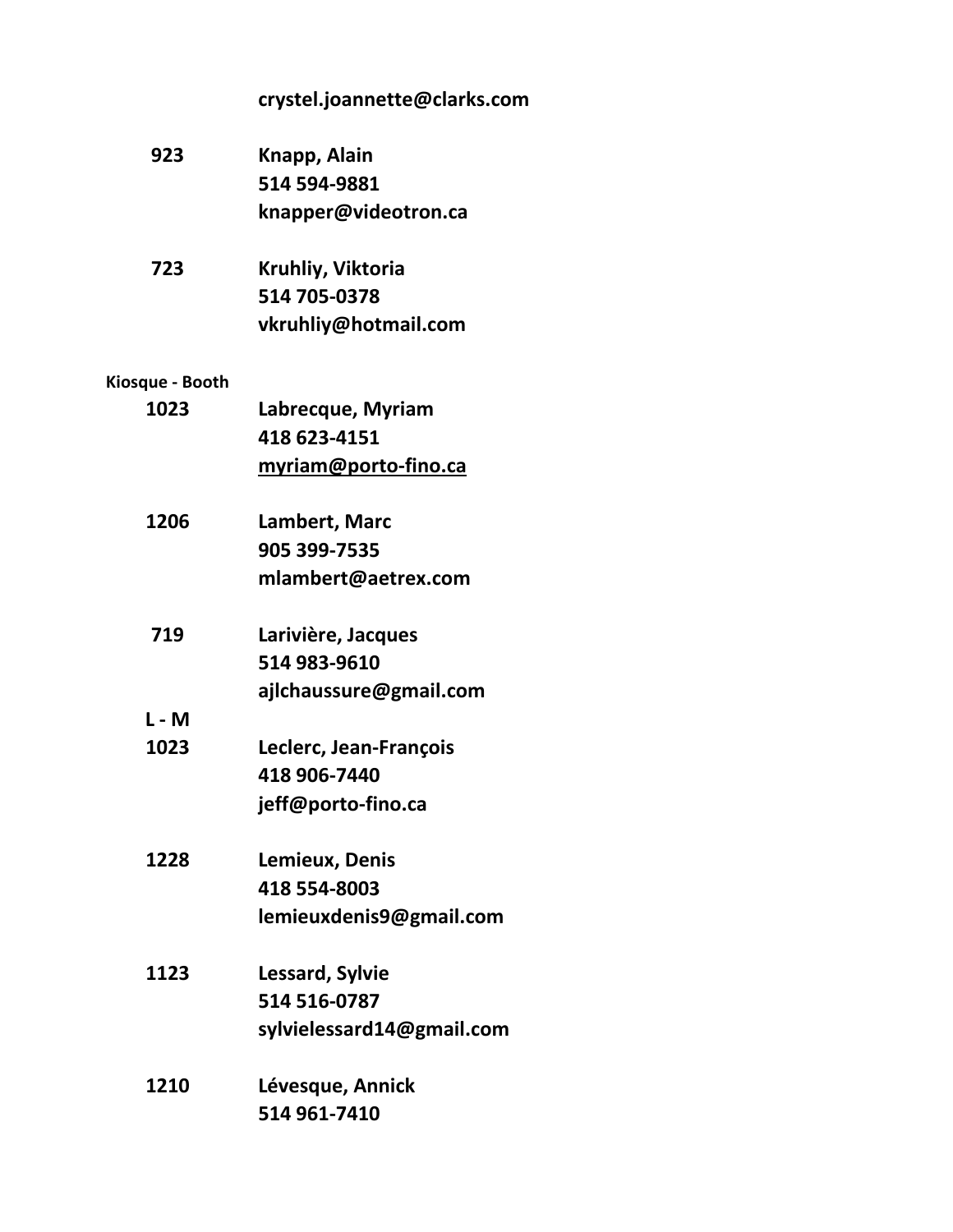|           | annicklevesque85@gmail.com  |
|-----------|-----------------------------|
| 625       | Lortie, Michel              |
|           | 514 944-1721                |
|           | amlcanada@videotron.ca      |
| 1322      | <b>Maher, Mario</b>         |
|           | 514 713-1077                |
|           | mmaher@nbsint.com           |
| 814       | <b>Manocchio, Phil</b>      |
|           | 514 388-9896                |
|           | vm2000@sympatico.ca         |
| M         |                             |
| 1325-1330 | Marini, Christina           |
|           | 579 934-1588                |
|           | christina@agencemarini.ca   |
| 1325-1330 | <b>Marini, Sophie</b>       |
|           | 579 934-1588                |
|           | sophie@agencemarini.ca      |
| 618       | <b>Masciotra, Daniele</b>   |
|           | 514 758-7463                |
|           | info@masciotradesign.com    |
| 618       | <b>Masciotra, Vincenzo</b>  |
|           | 514 355-8381                |
|           | info@enzo-m.com             |
| 619       | <b>Mercier, Mélanie</b>     |
|           | 514 608-6784                |
|           | melanie@casitasfootwear.com |
| 1322      | <b>McCaffrey, Marty</b>     |
|           | 613 614-3172                |
|           | mccaffrey@nbsint.com        |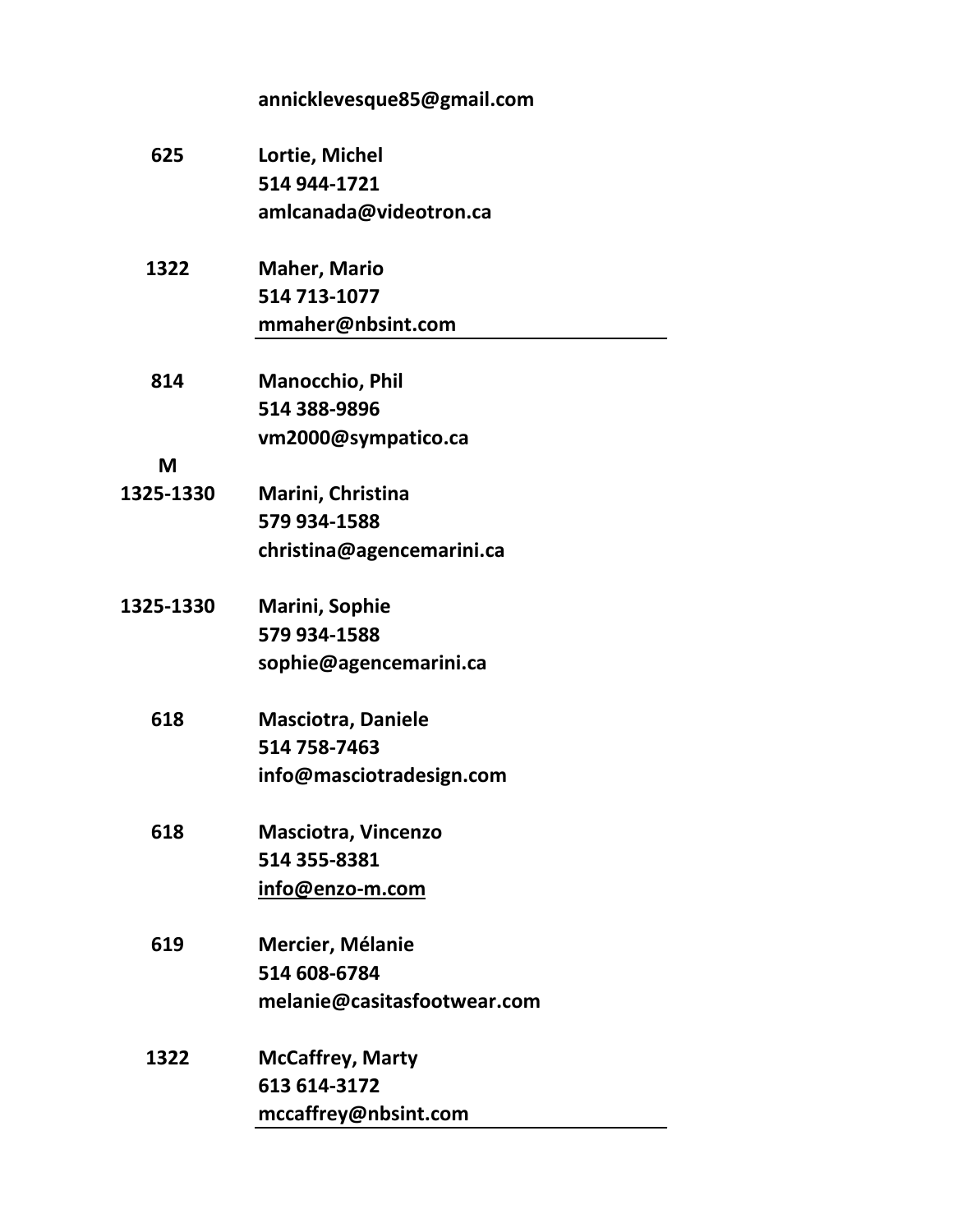| 1322            | <b>McCurdy, Gabrielle</b>       |
|-----------------|---------------------------------|
|                 | 514 245-4421                    |
|                 | gmccurdy@nbsint.com             |
| $M - P$         |                                 |
| Kiosque - Booth |                                 |
| 611             | <b>Mignault, Gilles</b>         |
|                 | 613 850-6641                    |
|                 | gilles-mignault@hotmail.com     |
| 1011            | Nadeau, Michel                  |
|                 | 438 221-4528                    |
|                 | michel.nadeau@wwof.com          |
| 932             | Panetta, Frank                  |
|                 | 514 815-6025                    |
|                 | frank@shoetech.ca               |
| 1105            | <b>Paradis, Michel</b>          |
|                 | 819 345-9129                    |
|                 | michel.paradis@nationalshoe.com |
| 1005            | <b>Petitpas, Steve</b>          |
|                 | 418 931-9923                    |
|                 | steve.petitpas@cotereco.com     |
| 1219            | <b>Peltier, Guillaume</b>       |
|                 | 819 416-1818                    |
|                 | guillaume.peltier@powerlace.com |
| 1230            | Perera, Lambert                 |
|                 | 514 415-0149                    |
|                 | lambert@murri-clothes.com       |
| $P - Q - R$     |                                 |
| 624             | <b>Pilon, Yves</b>              |
|                 | 514 953-2553                    |
|                 | agencepilon@gmail.com           |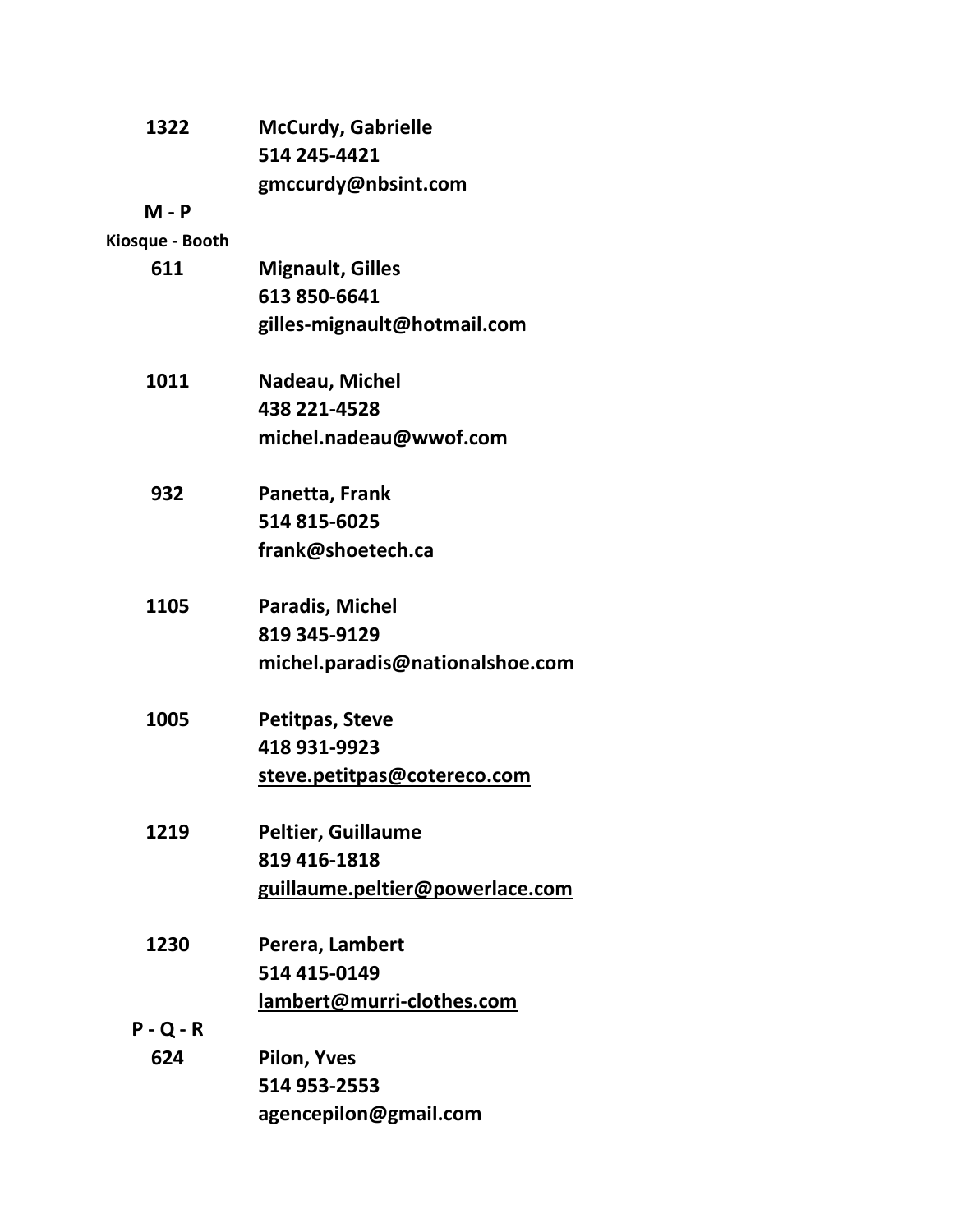| 614      | <b>Ponticq, Coline</b>      |
|----------|-----------------------------|
|          | 514 379-4234                |
|          | dreizehnsales@gmail.com     |
| 1011     | <b>Ponton, Michel</b>       |
|          | 418 717-2267                |
|          | michel.ponton@wwof.com      |
| 712, 713 | Puma, Nina                  |
|          | 514 898-4577                |
|          | antoninapuma@live.ca        |
| 625      | Quesnel, Natasha            |
|          | 514 975-0482                |
|          | amlcanada@videotron.ca      |
| 1101     | <b>Richards, Louis</b>      |
|          | 514 867-3341                |
|          | laqrichards@gmail.com       |
| 1008     | <b>Rivard, Serge</b>        |
|          | 514 966-1013                |
|          | serge.rivard@colehaan.com   |
| $R-S$    |                             |
| 915      | <b>Robert, Patrick</b>      |
|          | 514 214-5641                |
|          | patrick@distinctiveshoe.com |
| 913      | <b>Robert, Rosaire</b>      |
|          | 450 918-4383                |
|          | rosaire851@hotmail.com      |
| 619      | <b>Rolo, Daniel</b>         |
|          | 514 572-6580                |
|          | danrolosalesrep@gmail.com   |
|          |                             |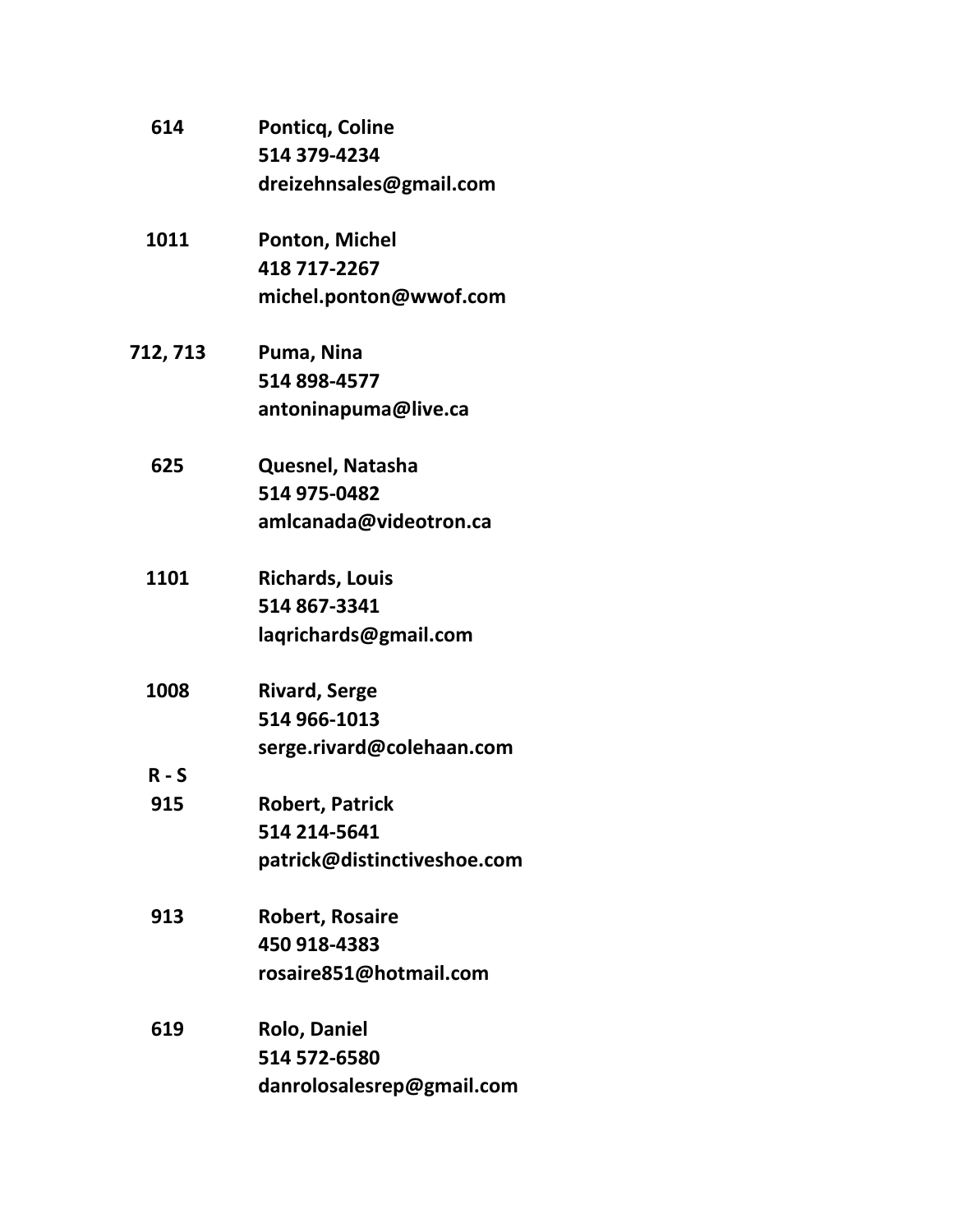| 719          | Rondina, Robert                 |
|--------------|---------------------------------|
|              | 514 332-5023                    |
|              | info@ducale.ca                  |
| 1209         | Rossetti, Samantha              |
|              | 514 668-6822                    |
|              | samantha.rossetti@gmail.com     |
| 919          | <b>Roy, Louis-Philippe</b>      |
|              | 48 930-5462                     |
|              | admin@bullegroupe.com           |
| 909          | Sabella, Marlie                 |
|              | 514 451-5841                    |
|              | marlie@estradafootwear.com      |
| $\mathsf{S}$ |                                 |
| 1219         | Santagata, David                |
|              | 819 416-1818                    |
|              | david.santagata@powerlace.com   |
| 901          | Savard, Sylvain                 |
|              | 514 262-8784                    |
|              | s.a.marketing@hotmail.com       |
| 1109, 13, 14 | Séguin, Marie-Claude            |
|              | 514 926-2817                    |
|              | mariec.seguin@me.com            |
| 632          | <b>Simard, Michel</b>           |
|              | 514 919-6875                    |
|              | agenceberger@gmail.com          |
| 1005         | <b>St-Georges, Sébastien</b>    |
|              | 514 232-7048                    |
|              | s.st-georges@cotereco.com       |
|              |                                 |
| 819          | <b>St-Marseille, Christiane</b> |
|              | 514 762-0201                    |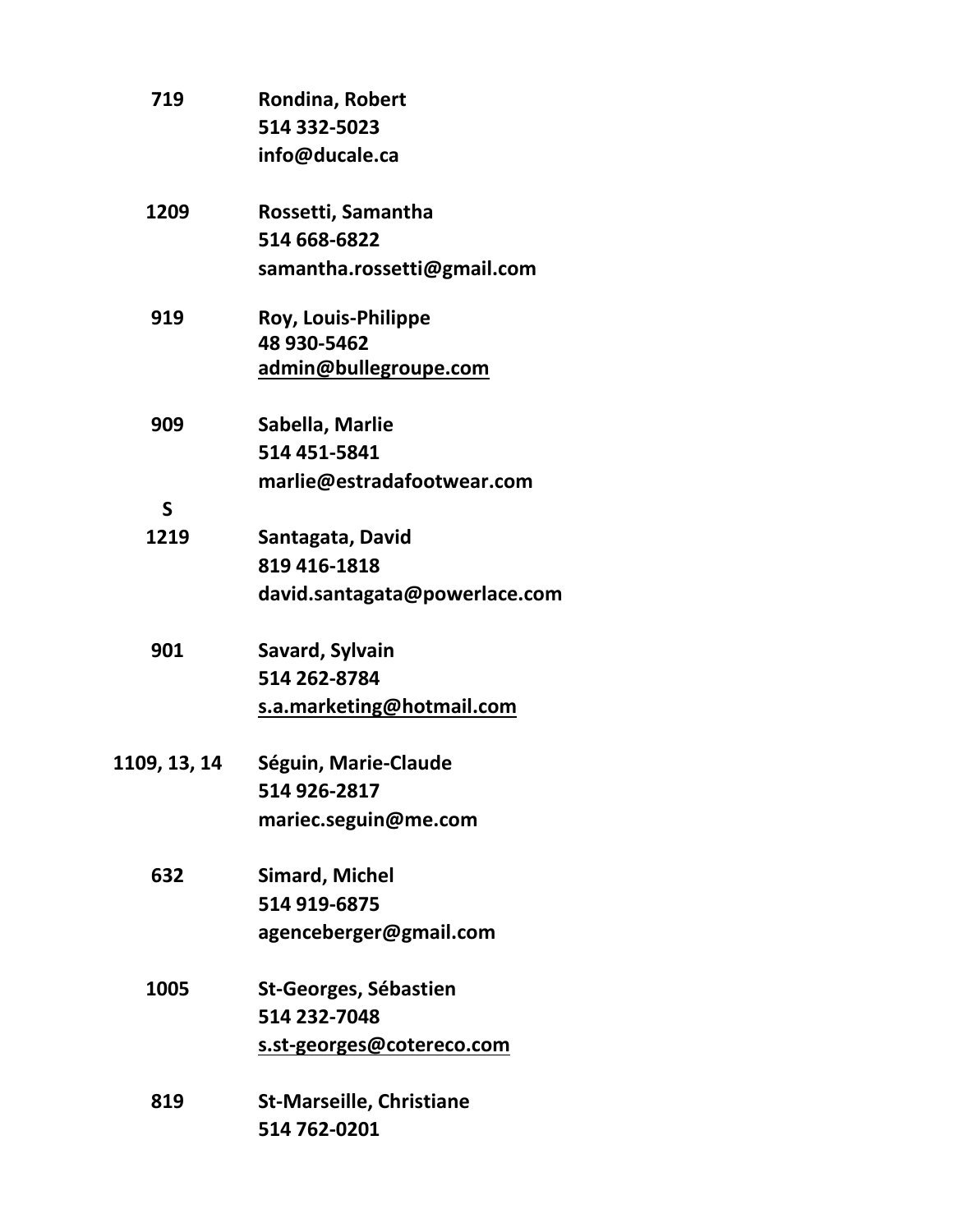## **[a.stmarseille@videotron.ca](mailto:a.stmarseille@videotron.ca)**

**1230 Sydiaha, Megan 306 260-2727 [megan@murri-clothes.com](mailto:megan@murri-clothes.com) T . . . Z Kiosque - Booth 811 Tardif, Denis 514 867-7436 [denis.tardif@rockport.com](mailto:denis.tardif@rockport.com) 919 Tardif, Isabelle 418 953-9379 [admin@bullegroupe.com](mailto:admin@bullegroupe.com) 610 Teoli, Stefano 514 272-1919 [stefanot@papillonintl.com](mailto:stefanot@papillonintl.com) 605 UrRehman, Mani 289 981-9864 [Mani.UrRehman@geox.com](mailto:Mani.UrRehman@geox.com) 1005 Vanesse, Nicolas 514 235-9190 [nicholas.vanesse@cotereco.com](mailto:nicholas.vanesse@cotereco.com) 923 Veronneau, Julie 514 594-9881 [knapper@videotron.ca](mailto:knapper@videotron.ca) 805 Viens, Simon 514 730-4390 [s.viens@rieker.net](mailto:s.viens@rieker.net) 701 Yuan, King 905 567-9888 [tigersafety@hotmail.com](mailto:tigersafety@hotmail.com)**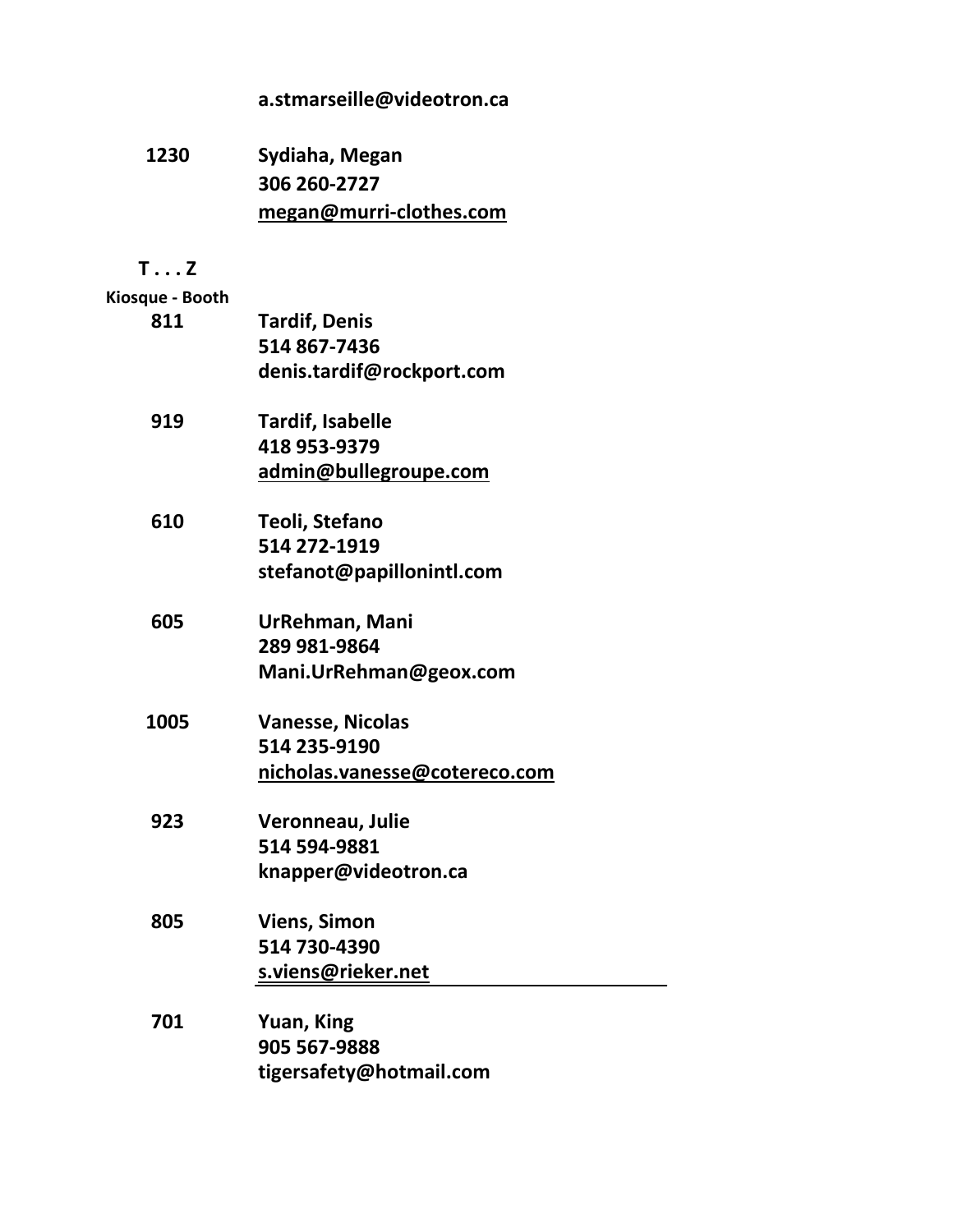# **ChauCASE 02/08/2022 - 04-08-2022**

NAOT

BLACK TIE MARKETING

MSI

PHILAS

RIEKER

AGENCE ST-MARSEILLE

UYN - GROUPE 7 1/2 & CIE

AGENCE DANIEL BERNIER

MEPHISTO - SA MARKETING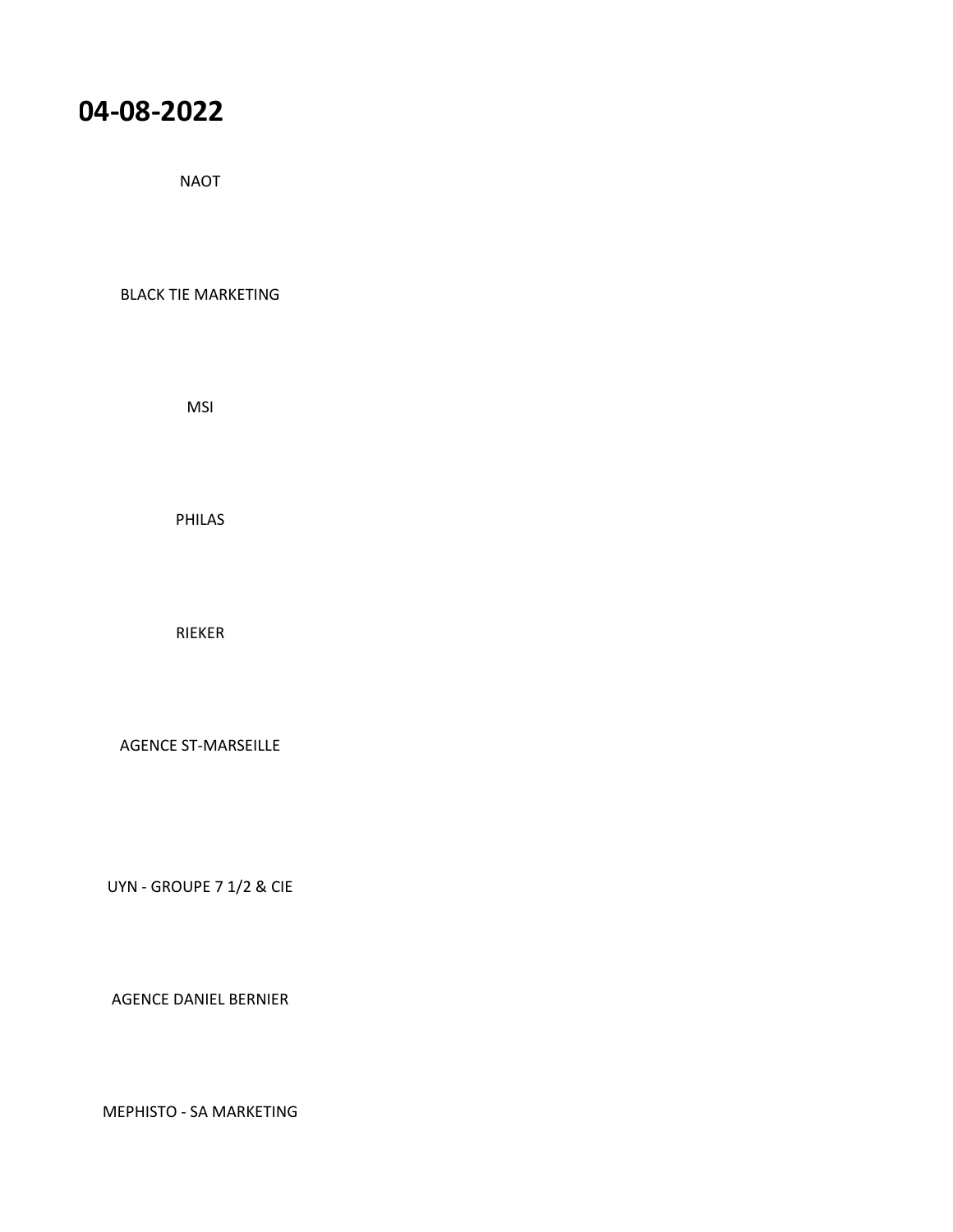AGENCE SMAC INC

BLACK TIE MARKETING

BLACK TIE MARKETING

BOS AND CO

MARIE PIERRE FORTIN MARY IMPORT

CLARKS CANADA

ROCKY BRANDS

BUGATTI

EMBALLAGES IMPACT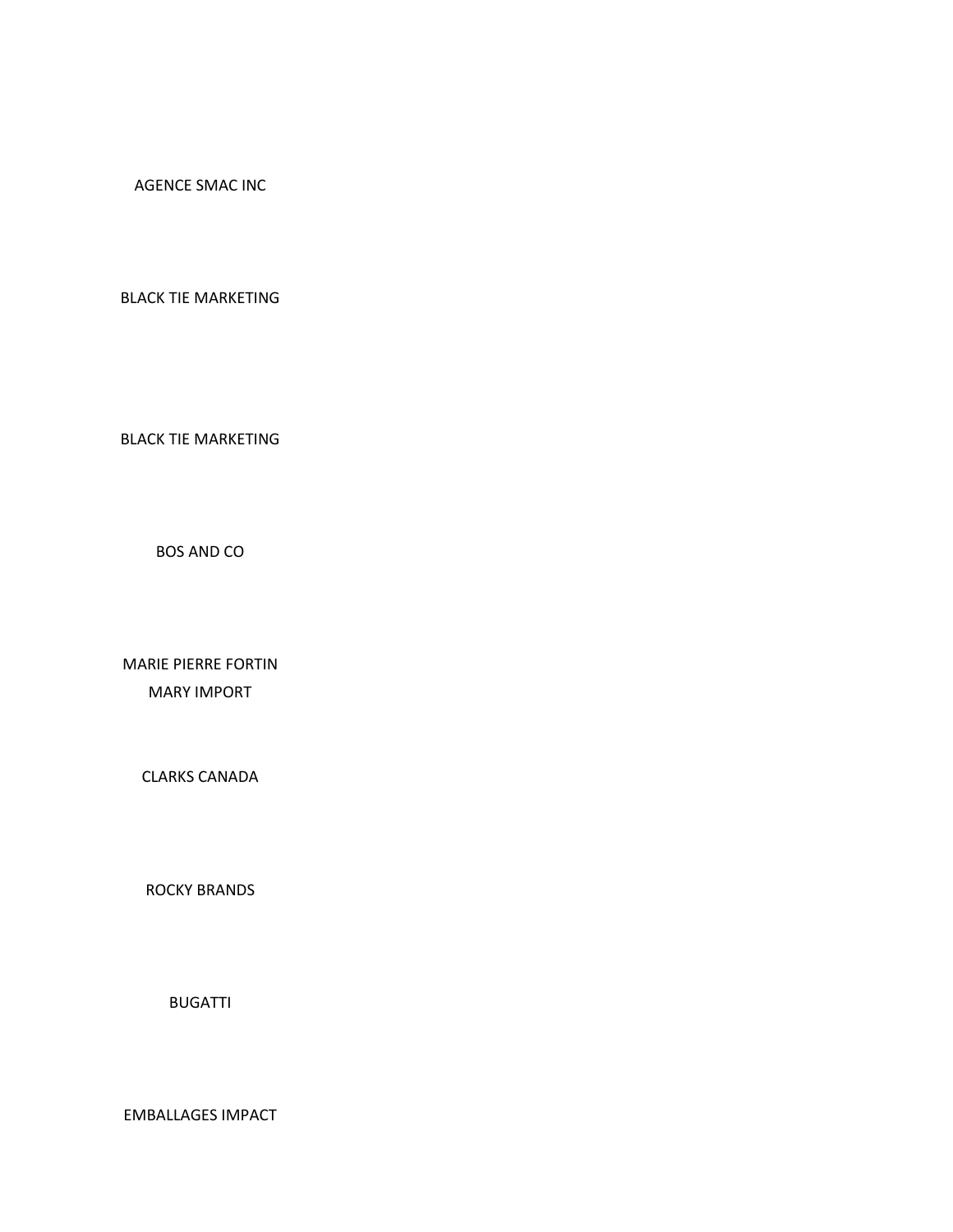### LES CUIRS CRIALE

#### FERRAGIACOMO

### FERRAGIACOMO

PAPILLON

#### JOYBEES

BOS AND CO

UYN - GROUPE 7 1/2 & CIE

ECCO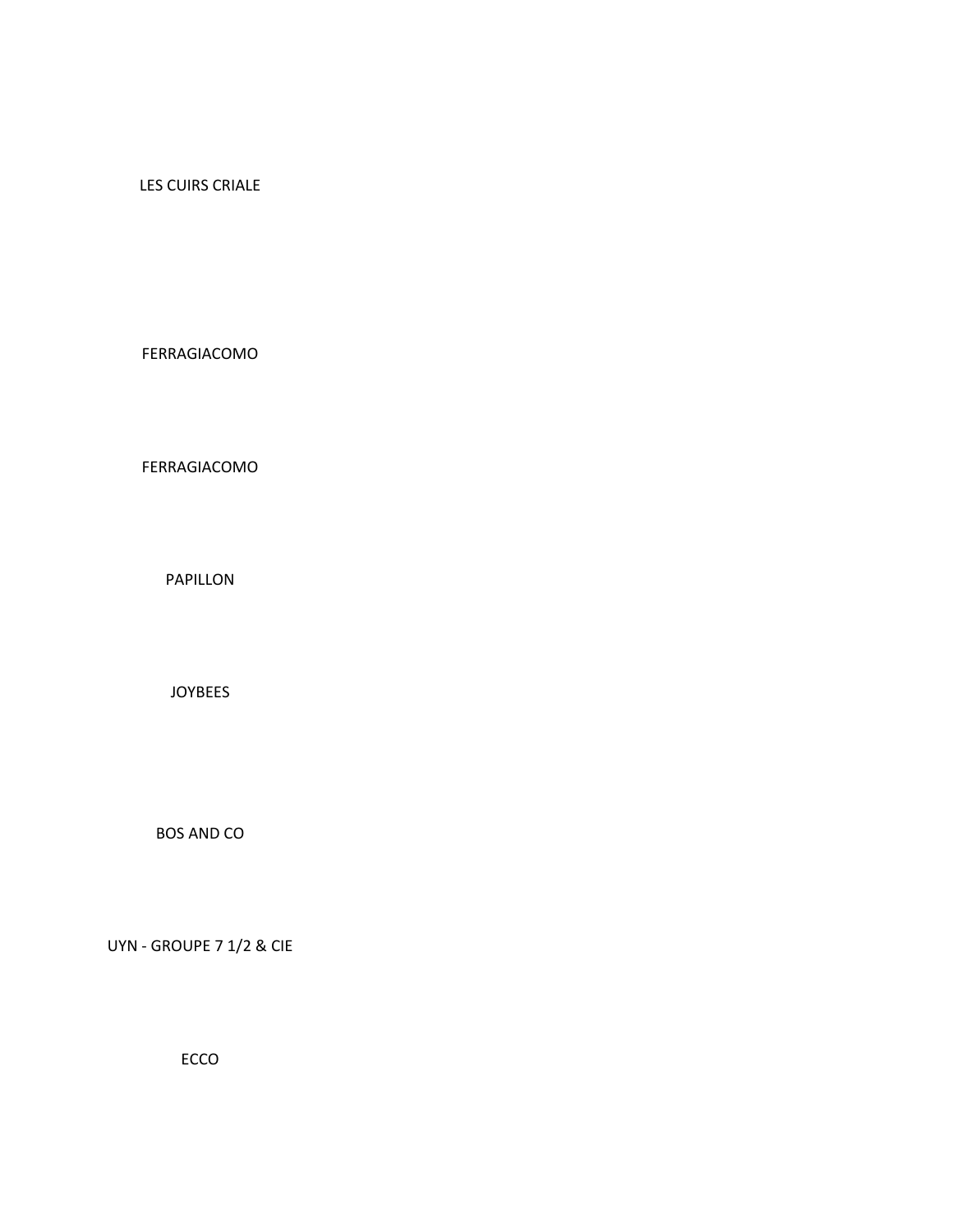CLARKS CANADA

COLE HAAN

AUCLAIR MARTINO

ECCO

TIGER

INDEKA

CURRENT NORTH

MODA MONDO

CASITAS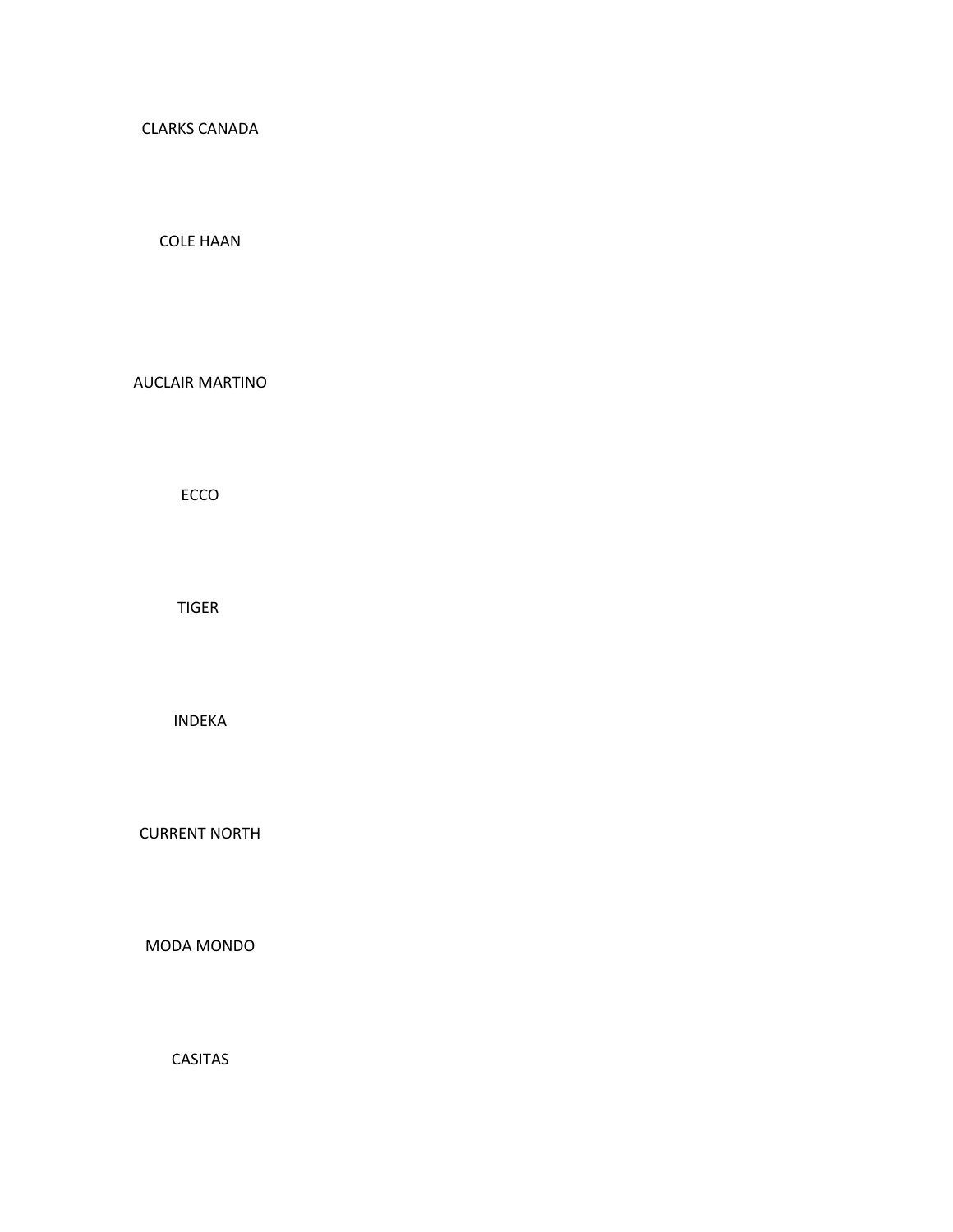M.J. BRASSARD

JAK'S

COUGAR

MODA MONDO

BENDAL

ACROSS FROM MSI

FERRAGIACOMO

TREND MARKETING ROCKPORT

AXIMISER

CLARKS CANADA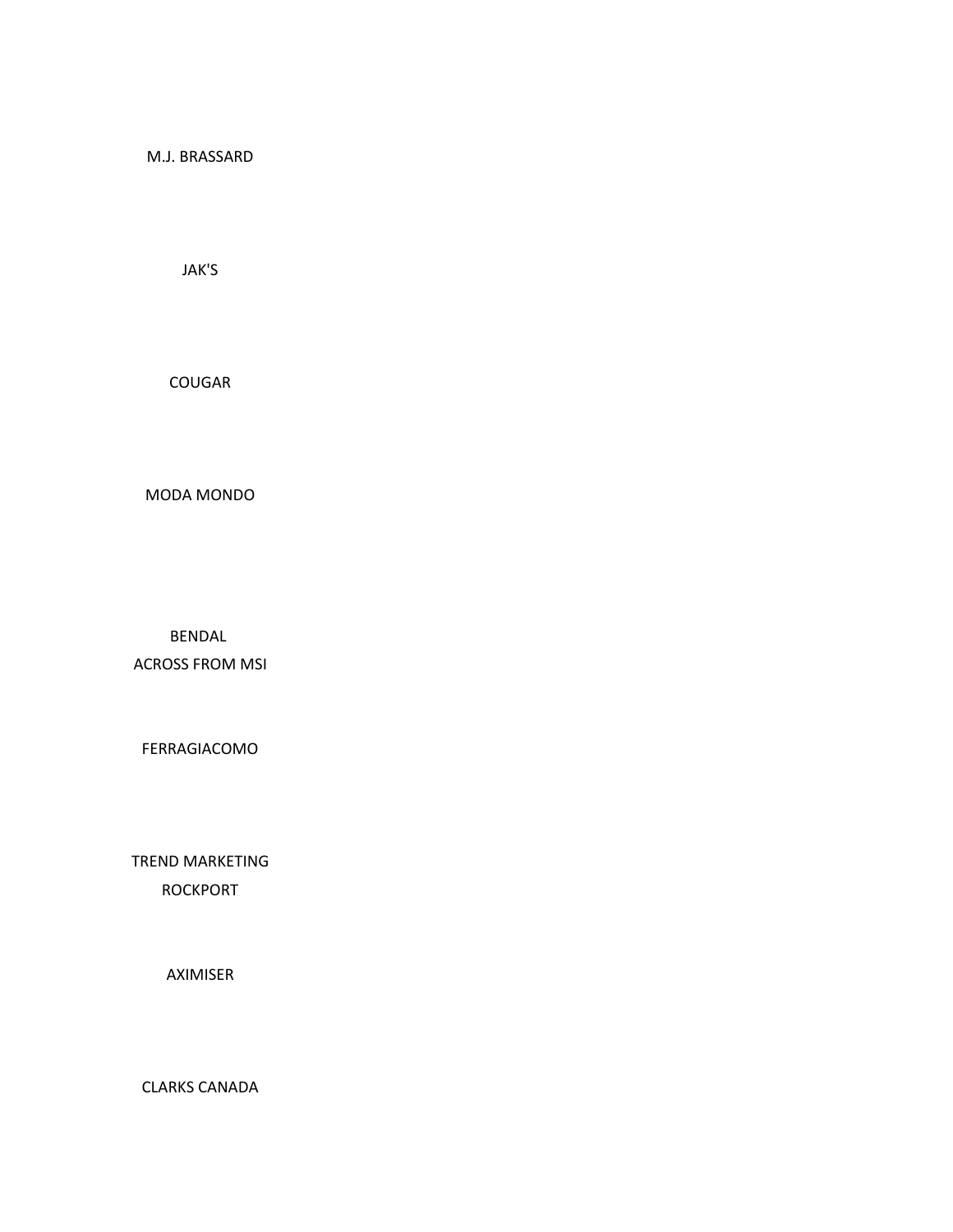#### AGENCE ALAIN KNAPP

PORTOFINO

AETREX

R. RONDINA

PORTOFINO

CUIR AVANI

ARA

ANNICK LÉVESQUE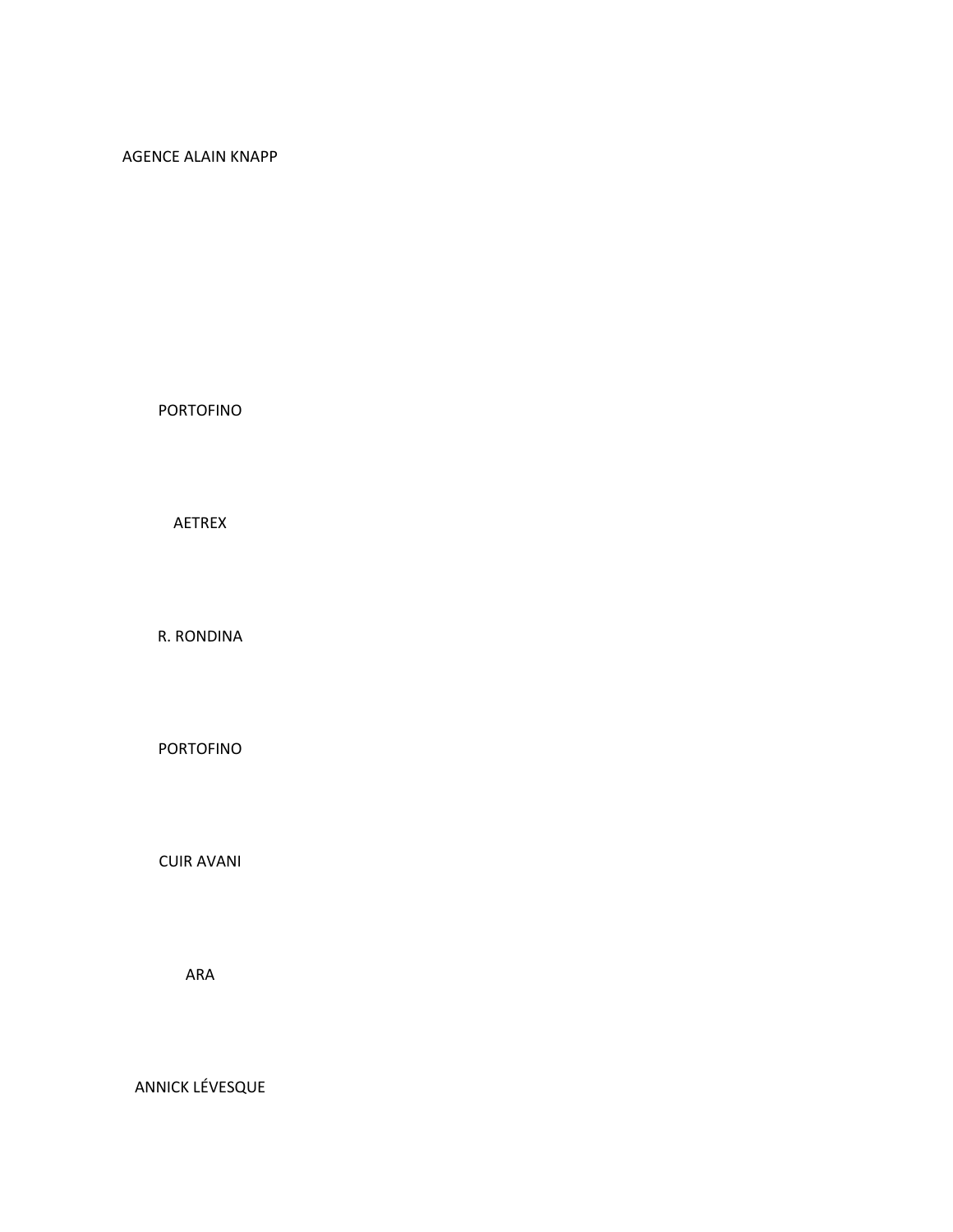AML CANADA - N. QUESNEL

NBS INTERNATIONAL

VM2000

COUGAR

COUGAR

MASCIOTRA DESIGN

MASCIOTRA DESIGN

CASITAS

NBS INTERNATIONAL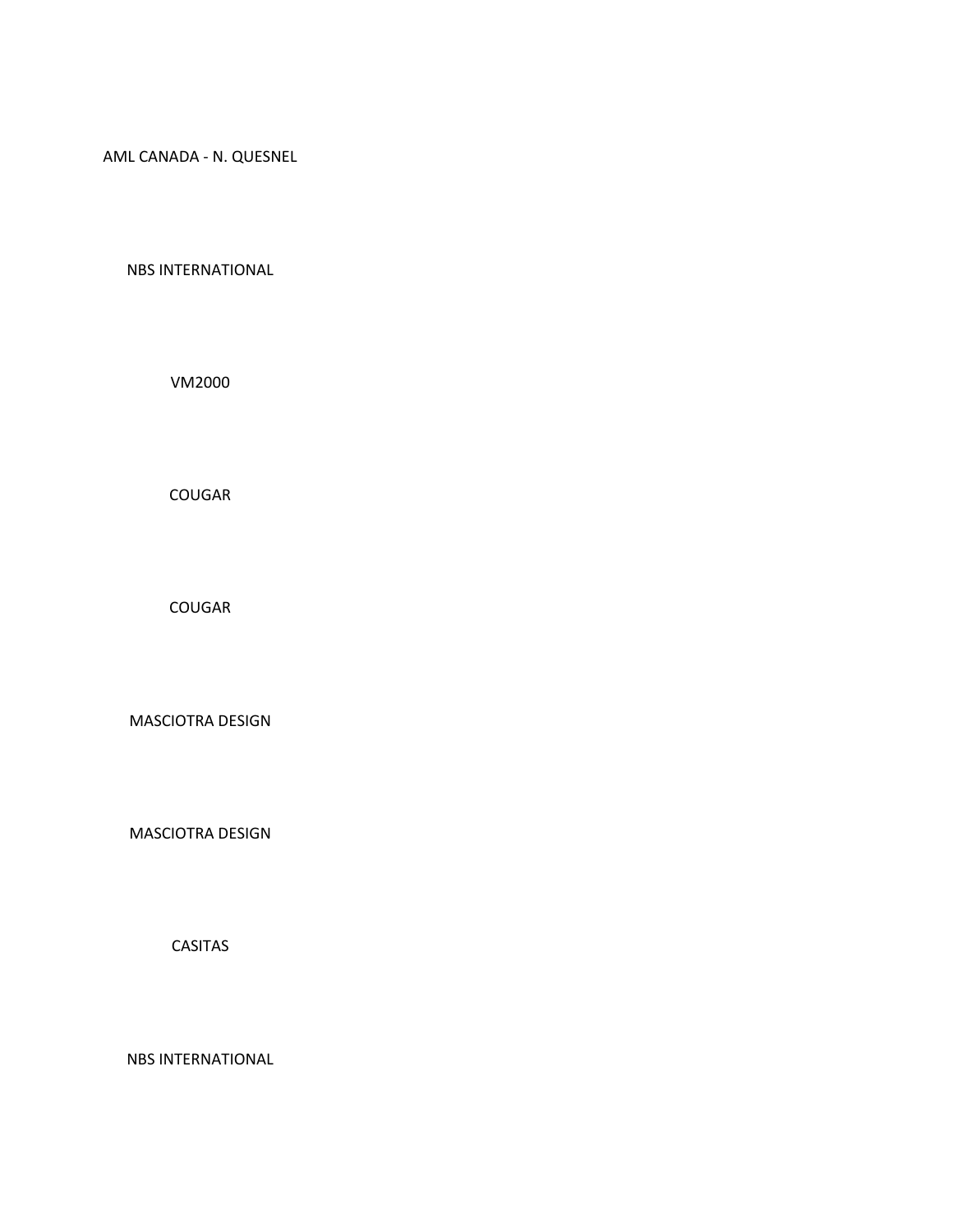NBS INTERNATIONAL

BENDAL

KIDIAK - M. PONTON

SHOETECH

NATIONAL SHOE

COTE RECO

POWERLACE

ATELIER MURRI

MYMA FOOTWEAR AUSSI AVEC MASCIOTRA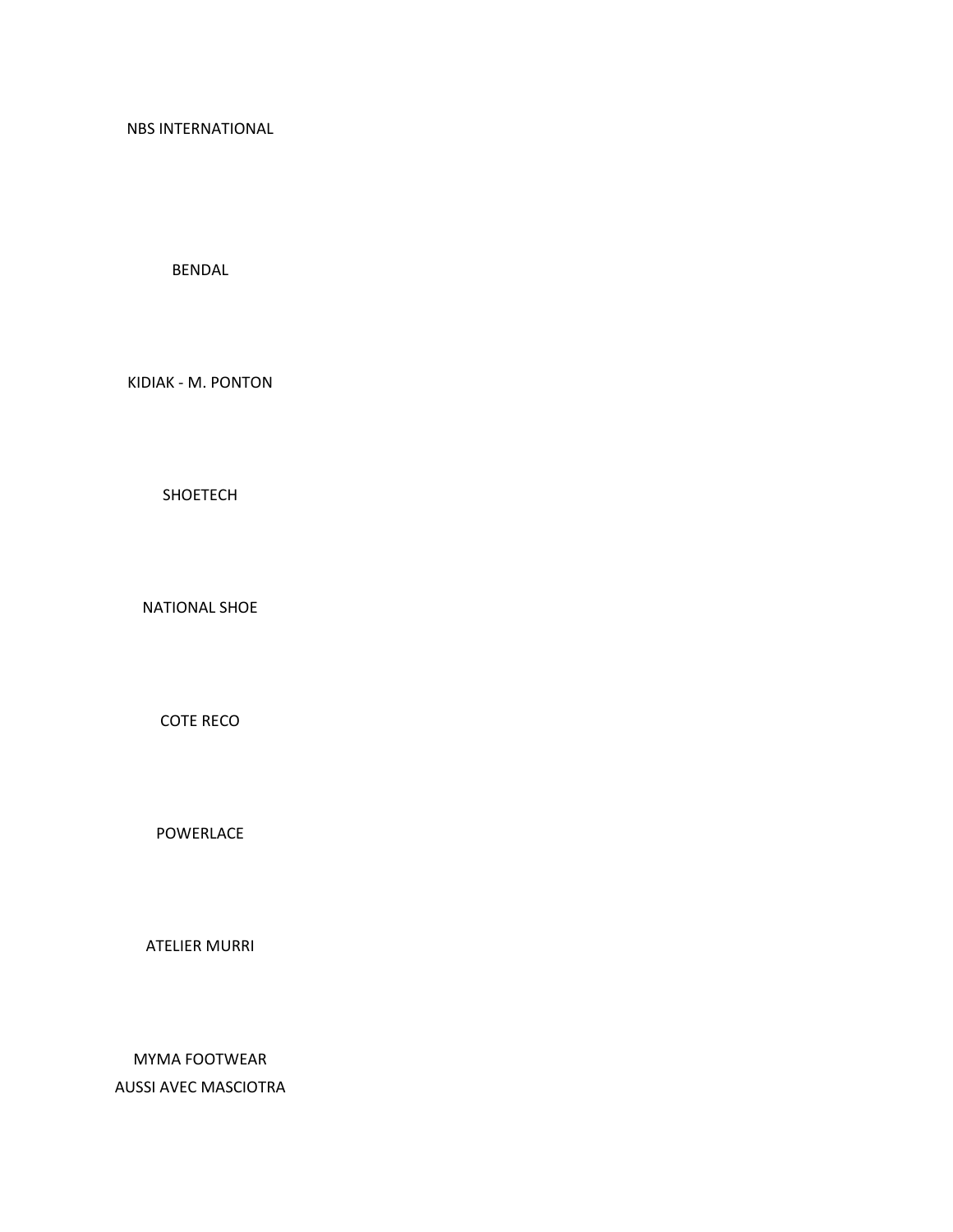DREIZHEN

KODIAK - M. NADEAU

GLOBAL SHOE CONNECTION 713-MILANO SHOES INC

AML CANADA - M. LORTIE

PEGADA

COLE HAAN

DISTINCTIVE DISTRIBUTION

PROPET

CASITAS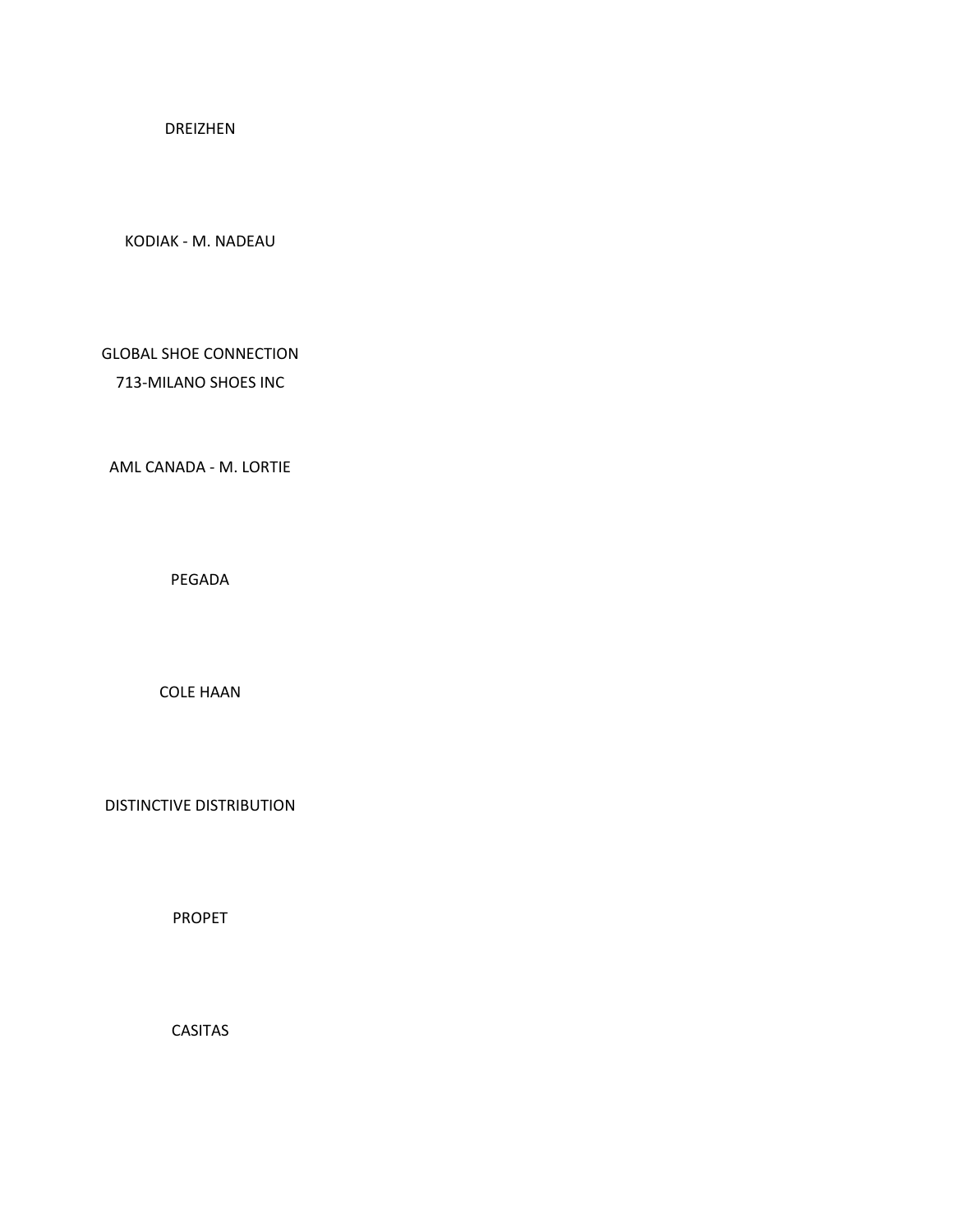J. LARIVIERE

MODA MONDO

BULLE GROUPE

ESTRADA

POWERLACE

MEPHISTO - SA MARKETING

AGENCE SMAC INC

AU COTE DE CRIALE, MYMA

COTE RECO

AGENCE ST-MARSEILLE